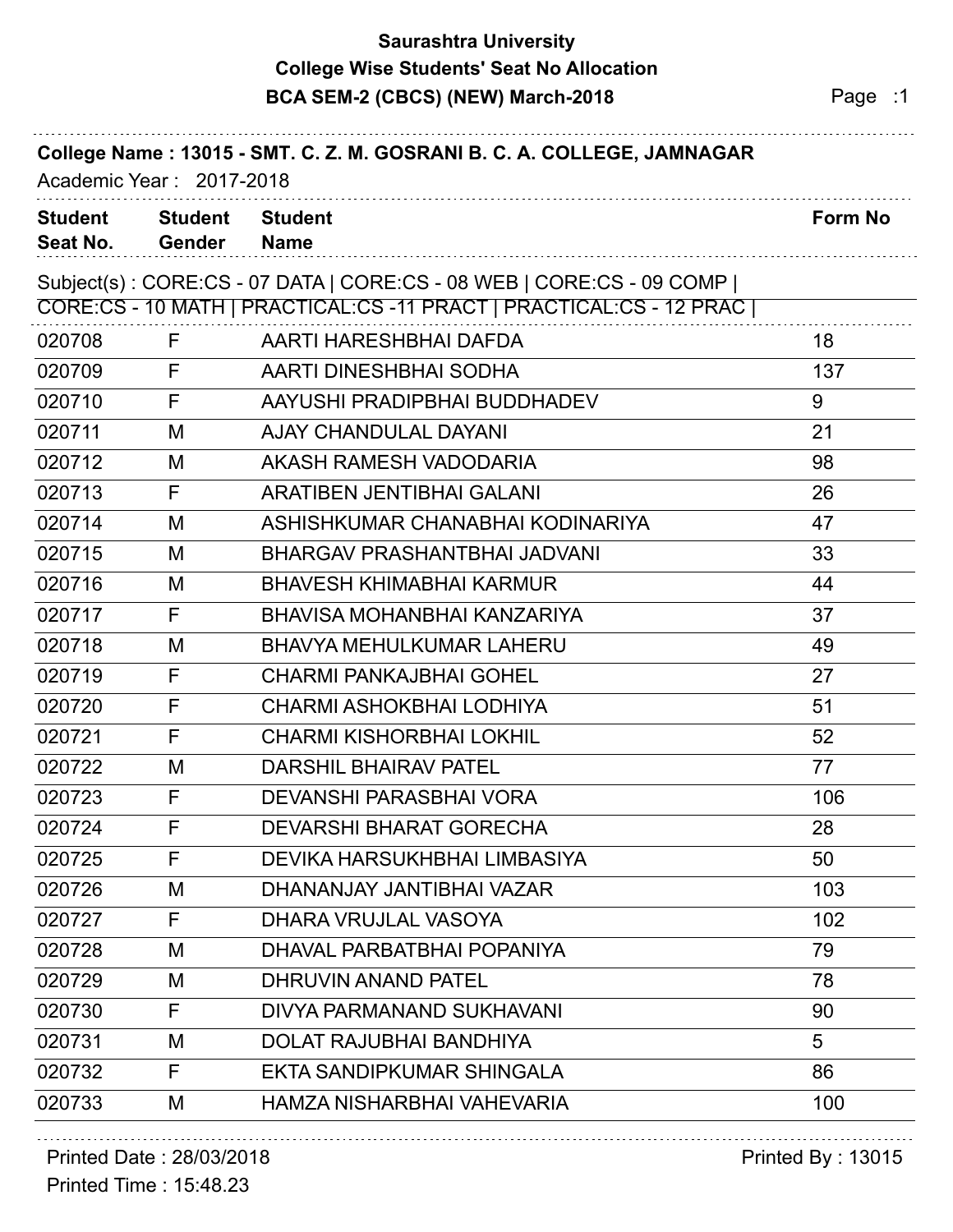## **Saurashtra University BCA SEM-2 (CBCS) (NEW) March-2018 Page :2 College Wise Students' Seat No Allocation**

| <b>Student</b><br>Seat No. | <b>Student</b><br><b>Gender</b> | <b>Student</b><br><b>Name</b>         | Form No         |
|----------------------------|---------------------------------|---------------------------------------|-----------------|
| 020734                     | M                               | HARDEEP PARSHOTAM BHAI BHANDERI       | 7               |
| 020735                     | M                               | <b>HARDIK DINESHBHAI MARU</b>         | 58              |
| 020736                     | M                               | <b>HARSHAL MAHESHBHAI VEGAD</b>       | 104             |
| 020737                     | M                               | HARSHIT MANSUKHBHAI PANSARA           | 74              |
| 020738                     | M                               | <b>HETUL DHARMESH B PARMAR PARMAR</b> | 75              |
| 020739                     | M                               | HITESH ALAJIBHAI DHACHA               | 22              |
| 020740                     | F                               | <b>ISHITA MANISH TRIVEDI</b>          | 95              |
| 020741                     | F                               | <b>JAHNVI SITARAMBHAI KAPADI</b>      | 41              |
| 020742                     | F                               | JALDHI HASMUKH MAKHECHA               | 53              |
| 020743                     | F                               | <b>JANKI PRADIPBHAI VAGHADIA</b>      | 99              |
| 020744                     | M                               | <b>JAY HITESH NANDA</b>               | 66              |
| 020745                     | M                               | <b>JAY, NIRANJANI</b>                 | 69              |
| 020746                     | M                               | <b>JAYESH RAJESHBHAI JADAV</b>        | 31              |
| 020747                     | M                               | <b>JAYVIN JITESHBHAI CHOVATIYA</b>    | 16              |
| 020748                     | F                               | <b>JIGNA MANSUKHBHAI KAMANI</b>       | 35              |
| 020749                     | F                               | KARTAVI DEEPAK BHAI KOYA              | 48              |
| 020750                     | M                               | <b>KEVAL KISHORBHAI MALDE</b>         | 54              |
| 020751                     | F                               | <b>KHADIJA ISMAIL KAPASI</b>          | 42              |
| 020752                     | F                               | KHUSHBU PRAKHSH BHAI BUHECHA          | 10 <sup>°</sup> |
| 020753                     | F                               | <b>KRINA SHRIKANT VARIA</b>           | 101             |
| 020754                     | M                               | <b>KRUPESH RAJESH CHHATRALA</b>       | 14              |
| 020755                     | M                               | KULDEEPSINH SURENDRASINH SODHA        | 87              |
| 020756                     | M                               | KULDIP SURESHBHAI KANSAGRA            | 39              |
| 020757                     | M                               | KUMAR .JAGDISH KUMAR RAVI             | $\overline{2}$  |
| 020758                     | M                               | <b>KUMAR. VISHAL</b>                  | 140             |
| 020759                     | M                               | LAKHAN BHANUBHAI KANJARIYA            | 38              |
| 020760                     | F                               | <b>LIRIBEN BHIMA ODEDRA</b>           | 70              |
| 020761                     | F                               | <b>MAHEK ASHOKBHAI HIRPARA</b>        | 30              |

#### Printed Date : 28/03/2018 **Printed By : 13015**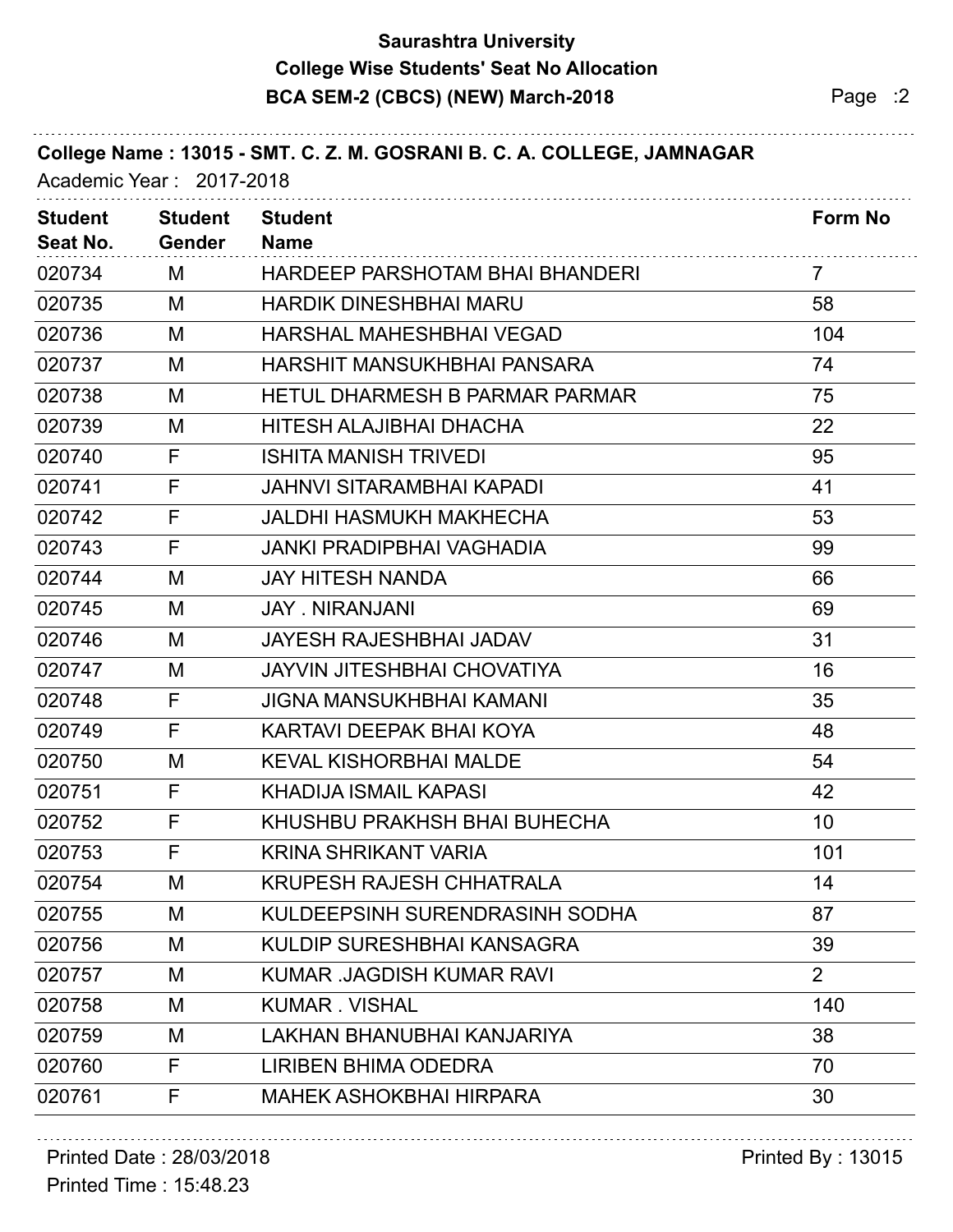### **Saurashtra University BCA SEM-2 (CBCS) (NEW) March-2018 Page :3 College Wise Students' Seat No Allocation**

| College Name: 13015 - SMT. C. Z. M. GOSRANI B. C. A. COLLEGE, JAMNAGAR<br>Academic Year: 2017-2018 |                                 |                                      |                |
|----------------------------------------------------------------------------------------------------|---------------------------------|--------------------------------------|----------------|
| <b>Student</b><br>Seat No.                                                                         | <b>Student</b><br><b>Gender</b> | <b>Student</b><br><b>Name</b>        | Form No        |
| 020762                                                                                             | F                               | <b>MAHEK MANISH BHAI PABARI</b>      | 72             |
| 020763                                                                                             | F                               | <b>MAHEK DILIPBHAI TRIVEDI</b>       | 96             |
| 020764                                                                                             | M                               | <b>MAHMADKHALID SULTANBHAI KHIRA</b> | 46             |
| 020765                                                                                             | M                               | MAYANK KANTIBHAI KATHIRIYA           | 45             |
| 020766                                                                                             | M                               | <b>MAYUR VINOD TRILOKCHANDANI</b>    | 94             |
| 020767                                                                                             | M                               | <b>MEET KIRAN SHAH</b>               | 84             |
| 020768                                                                                             | F                               | <b>MINAL AMULBHAI TRIVEDI</b>        | 97             |
| 020769                                                                                             | M                               | <b>MOHFIZ HUSEIN CHABBA</b>          | 11             |
| 020770                                                                                             | M                               | MUKESH JAYKISHANBHAI MANGE           | 56             |
| 020771                                                                                             | F                               | <b>MUSKAN NAWAZ VIRANI</b>           | 105            |
| 020772                                                                                             | F                               | NANDINI PARESHBHAI THAKER            | 93             |
| 020773                                                                                             | M                               | NAYAN ARVINDBHAI KANDU               | 36             |
| 020774                                                                                             | F                               | NEHA CHANDULAL NATHWANI              | 67             |
| 020775                                                                                             | F                               | NIDDHIBEN DINESHBHAI SUTARIYA        | 91             |
| 020776                                                                                             | M                               | NIKHILKUMAR KANTILAL MUNGARA         | 62             |
| 020777                                                                                             | M                               | NIMESH MOHANBHAI MANGE               | 55             |
| 020778                                                                                             | M                               | NIRAJ DINESHBHAI MANGE               | 57             |
| 020779                                                                                             | M                               | NIRAJKUMAR DILIPBHAI KARANGIYA       | 43             |
| 020780                                                                                             | F                               | NIRANKA ARVINDBHAI MENDPARA          | 60             |
| 020781                                                                                             | F                               | NISHA JAYESHBHAI CHOVATIYA           | 17             |
| 020782                                                                                             | F                               | NISHA ANILBHAI NAGPAL                | 63             |
| 020783                                                                                             | M                               | PARTH KUMAR JB BJM BHAI.             | 1              |
| 020784                                                                                             | M                               | <b>PREM NAVINBHAI ASWAR</b>          | $\mathfrak{S}$ |
| 020785                                                                                             | F                               | PRIYA GAUTAMBHAI MAVANI              | 59             |
| 020786                                                                                             | F                               | RADHESHA VALLBHADAS RAYACHURA        | 81             |
| 020787                                                                                             | M                               | RAHUL ASHOKBHAI KANZARIYA            | 40             |
| 020788                                                                                             | F                               | RASHIDA MUSLIM SHAM                  | 85             |
| 020789                                                                                             | M                               | RAVI KANJIBHAI RATHOD                | 80             |

#### Printed Date : 28/03/2018 **Printed By : 13015**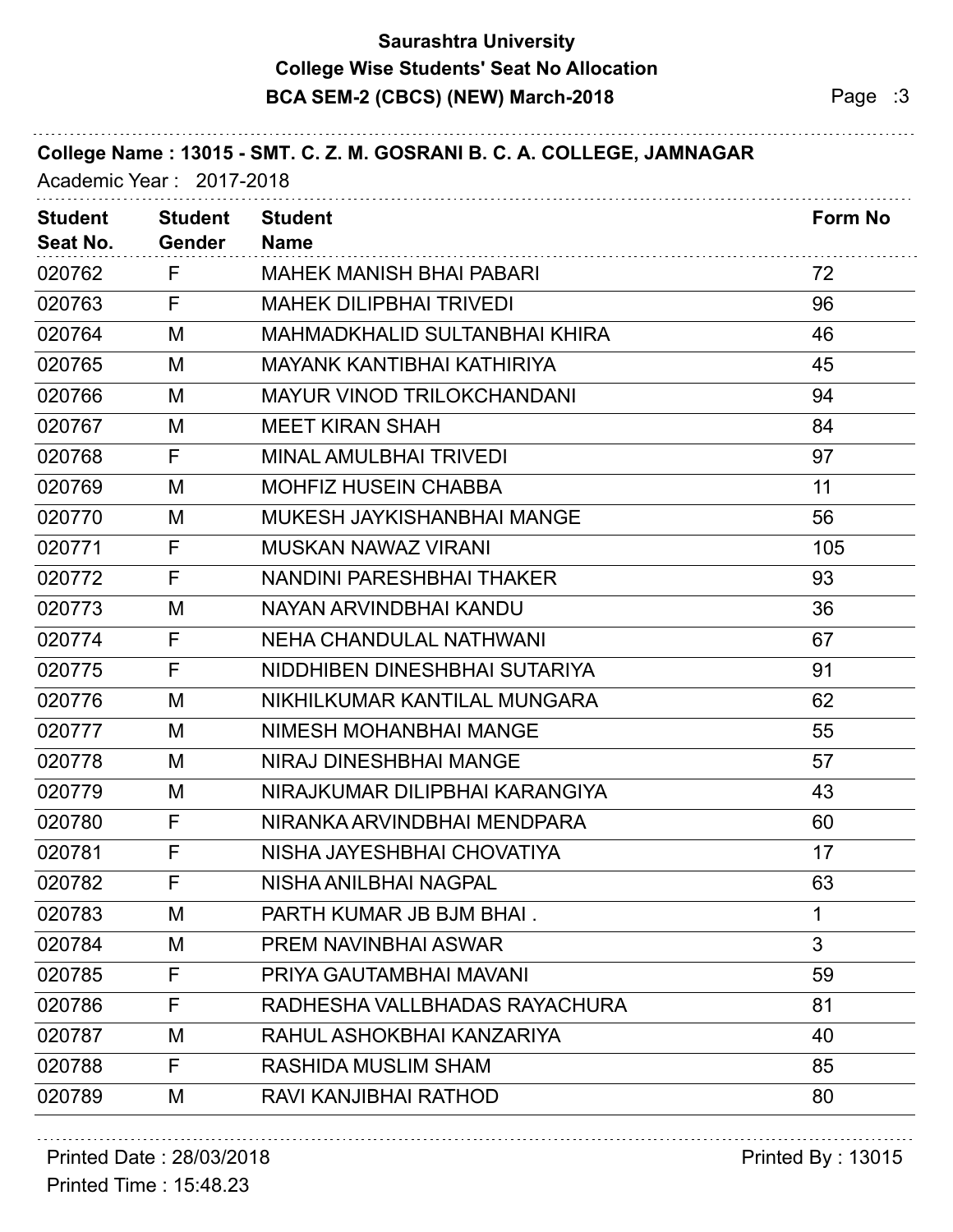#### **Saurashtra University BCA SEM-2 (CBCS) (NEW) March-2018 Page :4 College Wise Students' Seat No Allocation**

| <b>Student</b><br>Seat No. | <b>Student</b><br><b>Gender</b> | <b>Student</b><br><b>Name</b>        | <b>Form No</b> |
|----------------------------|---------------------------------|--------------------------------------|----------------|
| 020790                     | F                               | REETU JITENDRABHAI TEJVANI           | 92             |
| 020791                     | M                               | RONAK ARJANBHAI CHANDRAVADIYA        | 12             |
| 020792                     | M                               | RONAK MUKESHBHAI DAVADRA             | 20             |
| 020793                     | M                               | RONIL ATULBHAI PARMAR                | 76             |
| 020794                     | M                               | <b>RUSHIK RAJUBHAI HARIYANI</b>      | 29             |
| 020795                     | M                               | RUTVIK GOVINDBHAI BHENSDADIYA        | 138            |
| 020796                     | M                               | <b>SAGAR SHAILESH BHADRA</b>         | 6              |
| 020797                     | M                               | <b>SAGAR AMRUTBHAI GADHIYA</b>       | 25             |
| 020798                     | M                               | <b>SAHIL BAKULBHAI CHAVDA</b>        | 139            |
| 020799                     | M                               | SAHIL OSMANBHAI DODAPUTRA            | 24             |
| 020800                     | F                               | SAMRUDDHI HIMANSHUKUMAR SONPAL       | 89             |
| 020801                     | M                               | SATYAJEETSINH PRAKASHSINH CHAUHAN    | 13             |
| 020802                     | M                               | SAVAN BIPINBHAI NAGARIYA             | 115            |
| 020803                     | M                               | <b>SAVAN RAMESHBHAI NAKUM</b>        | 64             |
| 020804                     | M                               | SAVAN ASHWINBHAI SONIGRA             | 88             |
| 020805                     | F                               | <b>SEEMA SURESHBHAI DHRANGU</b>      | 23             |
| 020806                     | M                               | <b>SHAH DEEPAK KUMAR SHAH PRINCE</b> | 83             |
| 020807                     | M                               | <b>SHAHIL ODHAVJIBHAI BHANDERI</b>   | 8              |
| 020808                     | F                               | SHIVANI CHANDULAL DANGARIYA          | 19             |
| 020809                     | M                               | <b>SUMIT NARENDRA NIHALANI</b>       | 68             |
| 020810                     | M                               | <b>SUMIT MAYABHAI ODICH</b>          | 71             |
| 020811                     | M                               | <b>TARUN NANJIBHAI CHOPDA</b>        | 15             |
| 020812                     | F                               | URVASHIBA HARDEVSINH JADEJA          | 32             |
| 020813                     | M                               | <b>VIKRANT DIPAK PABARI</b>          | 73             |
| 020814                     | M                               | <b>VIRAJ SHIRISH SAVLA</b>           | 82             |
| 020815                     | M                               | <b>VISHESH CHETAN NANDA</b>          | 65             |
| 020816                     | M                               | <b>VRUTIK PRAMODBHAI JOISAR</b>      | 34             |
| 020817                     | M                               | YATRIK DHIRENBHAI AVASHIA            | 4              |

#### Printed Date : 28/03/2018 **Printed By : 13015**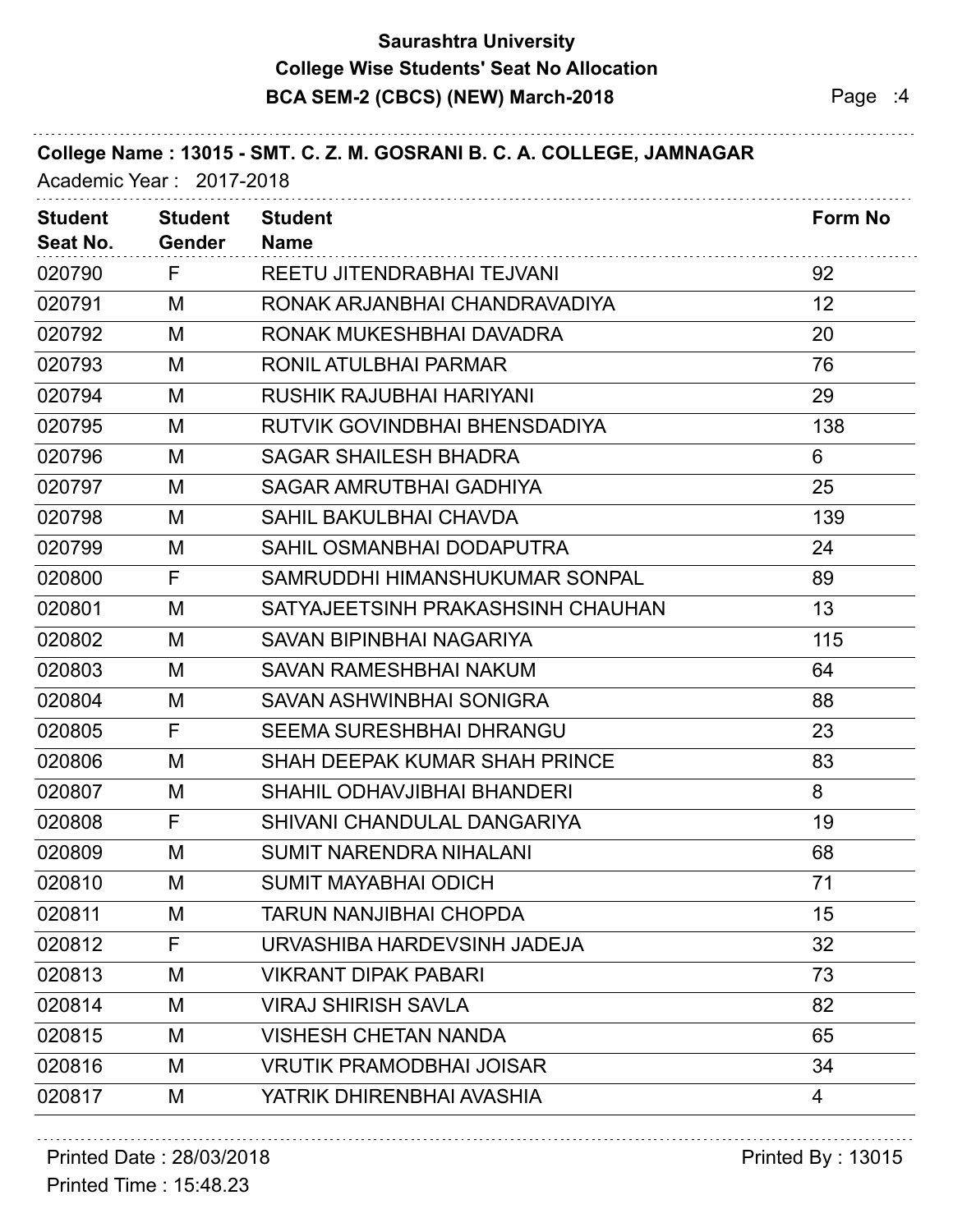### **Saurashtra University BCA SEM-2 (CBCS) (NEW) March-2018** Page :5 **College Wise Students' Seat No Allocation**

| <b>Student</b> | <b>Student</b>                                     | <b>Student</b>                                                       | <b>Form No</b>    |
|----------------|----------------------------------------------------|----------------------------------------------------------------------|-------------------|
| Seat No.       | Gender                                             | <b>Name</b>                                                          |                   |
| 020818         | F                                                  | ZINAL NANDLAL MUNGALPARA                                             | 61                |
|                | CORE:CS - 10 MATH                                  | Subject(s): CORE:CS - 07 DATA   CORE:CS - 08 WEB   CORE:CS - 09 COMP |                   |
| 020819         | M                                                  | EBRAHIM AAMDBHAI SAPIYA                                              | 109               |
|                |                                                    | Subject(s): CORE:CS - 08 WEB   CORE:CS - 09 COMP   CORE:CS - 10 MATH |                   |
| 020820         | M                                                  | <b>MILAN PARSOTAMBHAI SURELIA</b>                                    | 129               |
|                |                                                    | Subject(s): CORE:CS - 07 DATA   CORE:CS - 08 WEB   CORE:CS - 09 COMP |                   |
| 020821         | F                                                  | ANKITKUMAR BABUBHAI TIMBADIYA                                        | 123               |
| 020822         | M                                                  | DHARMESH NARENDRABHAI AGRAVAT                                        | 110               |
| 020823         | M                                                  | DHIMESH VITTHALBHAI AKABARI                                          | 114               |
|                |                                                    | Subject(s): CORE:CS - 08 WEB   CORE:CS - 09 COMP                     |                   |
| 020824         | M                                                  | MILAN MULJIBHAI RATADA                                               | 128               |
| 020825         | M                                                  | RAJ JATINBHAI VADNAGRA                                               | 126               |
| 020826         | M                                                  | <b>SAGAR SURESH CHANDRA CHANDRA</b>                                  | 116               |
|                |                                                    | Subject(s): CORE:CS - 07 DATA   CORE:CS - 09 COMP                    |                   |
| 020827         | M                                                  | <b>RAMESH PARABAT GADHVI</b>                                         | 113               |
|                |                                                    | Subject(s): CORE:CS - 07 DATA   CORE:CS - 08 WEB                     |                   |
| 020828         | M                                                  | SHIVAM SANJAYBHAI MAKWANA                                            | 111               |
|                | Subject(s): CORE:CS - 08 WEB                       |                                                                      |                   |
|                | Printed Date: 28/03/2018<br>Printed Time: 15:48.23 |                                                                      | Printed By: 13015 |